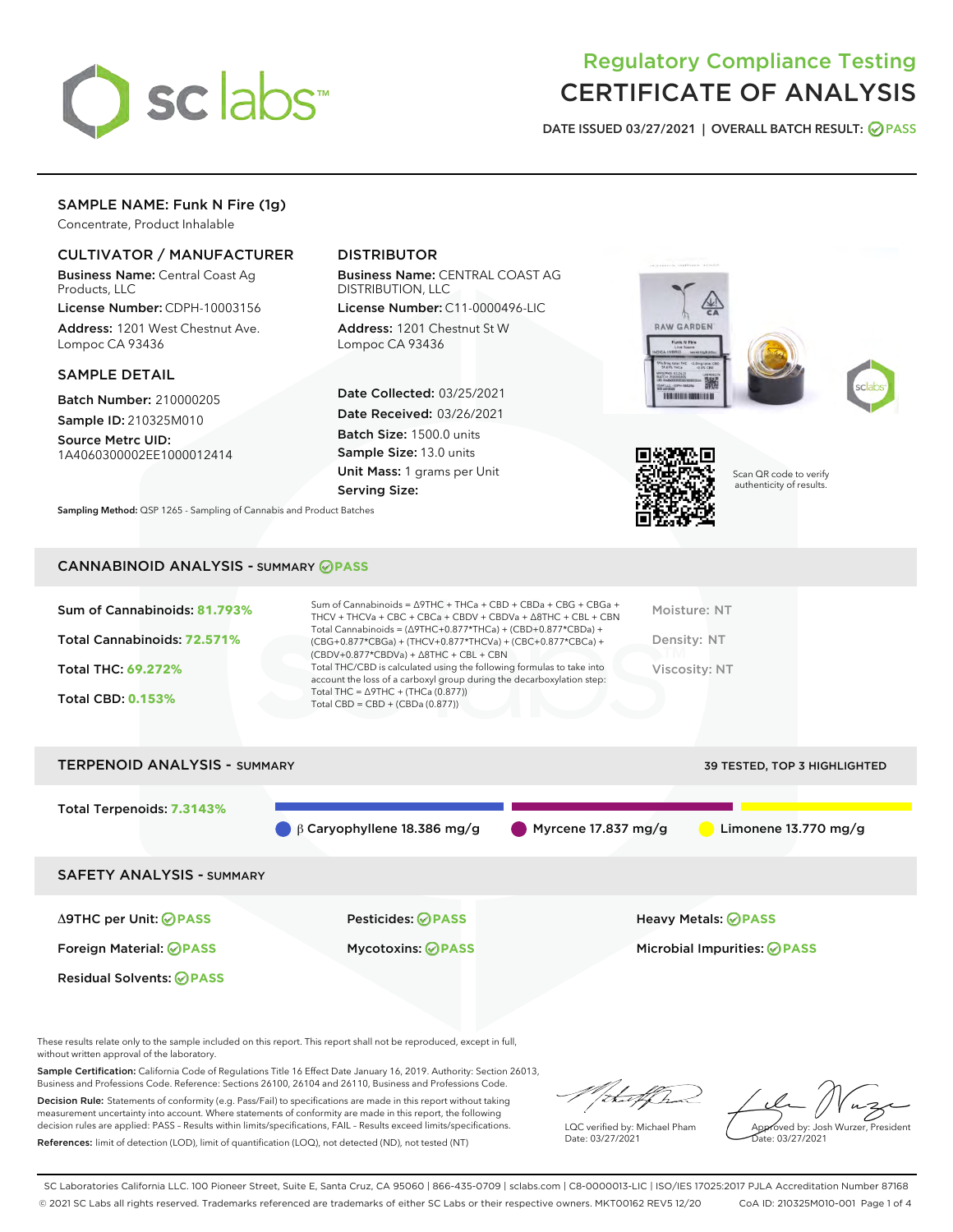



FUNK N FIRE (1G) | DATE ISSUED 03/27/2021 | OVERALL BATCH RESULT:  $\bigcirc$  PASS

## CANNABINOID TEST RESULTS - 03/26/2021 @ PASS

Tested by high-performance liquid chromatography with diode-array detection (HPLC-DAD). **Method:** QSP 1157 - Analysis of Cannabinoids by HPLC-DAD

TOTAL CANNABINOIDS: **72.571%** Total Cannabinoids (Total THC) + (Total CBD) +

(Total CBG) + (Total THCV) + (Total CBC) + (Total CBDV) + ∆8THC + CBL + CBN

TOTAL THC: **69.272%** Total THC (∆9THC+0.877\*THCa)

TOTAL CBD: **0.153%**

Total CBD (CBD+0.877\*CBDa)

TOTAL CBG: 2.23% Total CBG (CBG+0.877\*CBGa)

TOTAL THCV: 0.403% Total THCV (THCV+0.877\*THCVa)

TOTAL CBC: 0.513% Total CBC (CBC+0.877\*CBCa)

TOTAL CBDV: ND Total CBDV (CBDV+0.877\*CBDVa)

| <b>COMPOUND</b>  | LOD/LOQ<br>(mg/g)          | <b>MEASUREMENT</b><br><b>UNCERTAINTY</b><br>(mg/g) | <b>RESULT</b><br>(mg/g) | <b>RESULT</b><br>(%) |
|------------------|----------------------------|----------------------------------------------------|-------------------------|----------------------|
| <b>THCa</b>      | 0.05 / 0.14                | ±18.401                                            | 715.99                  | 71.599               |
| <b>A9THC</b>     | 0.06/0.26                  | ±2.229                                             | 64.80                   | 6.480                |
| <b>CBGa</b>      | 0.1 / 0.2                  | ± 1.15                                             | 22.0                    | 2.20                 |
| <b>CBCa</b>      | 0.07/0.28                  | ±0.286                                             | 5.85                    | 0.585                |
| <b>THCVa</b>     | 0.07/0.20                  | ±0.181                                             | 3.80                    | 0.380                |
| <b>CBG</b>       | 0.06/0.19                  | ±0.120                                             | 3.04                    | 0.304                |
| <b>CBDa</b>      | 0.02/0.19                  | ±0.051                                             | 1.75                    | 0.175                |
| <b>THCV</b>      | 0.1/0.2                    | ±0.03                                              | 0.7                     | 0.07                 |
| $\triangle$ 8THC | 0.1/0.4                    | N/A                                                | <b>ND</b>               | <b>ND</b>            |
| <b>CBD</b>       | 0.07/0.29                  | N/A                                                | <b>ND</b>               | <b>ND</b>            |
| <b>CBDV</b>      | 0.04 / 0.15                | N/A                                                | <b>ND</b>               | <b>ND</b>            |
| <b>CBDVa</b>     | 0.03/0.53                  | N/A                                                | <b>ND</b>               | <b>ND</b>            |
| <b>CBL</b>       | 0.06 / 0.24                | N/A                                                | <b>ND</b>               | <b>ND</b>            |
| <b>CBN</b>       | 0.1/0.3                    | N/A                                                | <b>ND</b>               | <b>ND</b>            |
| <b>CBC</b>       | 0.2 / 0.5                  | N/A                                                | <b>ND</b>               | <b>ND</b>            |
|                  | <b>SUM OF CANNABINOIDS</b> |                                                    | 817.93 mg/g             | 81.793%              |

#### **UNIT MASS: 1 grams per Unit**

| ∆9THC per Unit                         | 1120 per-package limit     | 64.80 mg/unit<br><b>PASS</b> |  |
|----------------------------------------|----------------------------|------------------------------|--|
| <b>Total THC per Unit</b>              |                            | 692.72 mg/unit               |  |
| <b>CBD per Unit</b>                    |                            | <b>ND</b>                    |  |
| <b>Total CBD per Unit</b>              |                            | $1.53$ mg/unit               |  |
| <b>Sum of Cannabinoids</b><br>per Unit |                            | 817.93 mg/unit               |  |
| <b>Total Cannabinoids</b><br>per Unit  |                            | 725.71 mg/unit               |  |
| <b>MOISTURE TEST RESULT</b>            | <b>DENSITY TEST RESULT</b> | <b>VISCOSITY TEST RESULT</b> |  |

**MOISTURE TEST RESULT**

Not Tested

Not Tested

Not Tested

## TERPENOID TEST RESULTS - 03/27/2021

Terpene analysis utilizing gas chromatography-flame ionization detection (GC-FID). **Method:** QSP 1192 - Analysis of Terpenoids by GC-FID

| <b>COMPOUND</b>         | LOD/LOQ<br>(mg/g) | <b>MEASUREMENT</b><br><b>UNCERTAINTY</b><br>(mg/g) | <b>RESULT</b><br>(mg/g) | <b>RESULT</b><br>$(\%)$ |
|-------------------------|-------------------|----------------------------------------------------|-------------------------|-------------------------|
| $\beta$ Caryophyllene   | 0.004 / 0.012     | ±0.6545                                            | 18.386                  | 1.8386                  |
| <b>Myrcene</b>          | 0.008 / 0.025     | ±0.2301                                            | 17.837                  | 1.7837                  |
| Limonene                | 0.005 / 0.016     | ±0.1969                                            | 13.770                  | 1.3770                  |
| $\alpha$ Humulene       | 0.009 / 0.029     | ±0.2027                                            | 6.314                   | 0.6314                  |
| Linalool                | 0.009 / 0.032     | ±0.1287                                            | 3.388                   | 0.3388                  |
| $\beta$ Pinene          | 0.004 / 0.014     | ±0.0272                                            | 2.361                   | 0.2361                  |
| $\alpha$ Bisabolol      | 0.008 / 0.026     | ±0.1162                                            | 2.176                   | 0.2176                  |
| $\alpha$ Pinene         | 0.005 / 0.017     | ±0.0179                                            | 2.085                   | 0.2085                  |
| Fenchol                 | 0.010 / 0.034     | ±0.0462                                            | 1.193                   | 0.1193                  |
| Terpineol               | 0.016 / 0.055     | ±0.0725                                            | 1.181                   | 0.1181                  |
| Terpinolene             | 0.008 / 0.026     | ±0.0233                                            | 1.135                   | 0.1135                  |
| trans-ß-Farnesene       | 0.008 / 0.025     | ±0.0357                                            | 1.005                   | 0.1005                  |
| Ocimene                 | 0.011 / 0.038     | ±0.0205                                            | 0.639                   | 0.0639                  |
| Caryophyllene<br>Oxide  | 0.010 / 0.033     | ±0.0201                                            | 0.436                   | 0.0436                  |
| <b>Borneol</b>          | 0.005 / 0.016     | ±0.0115                                            | 0.274                   | 0.0274                  |
| Camphene                | 0.005 / 0.015     | ±0.0027                                            | 0.238                   | 0.0238                  |
| Geraniol                | 0.002 / 0.007     | ±0.0073                                            | 0.167                   | 0.0167                  |
| Valencene               | 0.009 / 0.030     | ±0.0097                                            | 0.141                   | 0.0141                  |
| Guaiol                  | 0.009 / 0.030     | ±0.0034                                            | 0.071                   | 0.0071                  |
| Fenchone                | 0.009 / 0.028     | ±0.0018                                            | 0.063                   | 0.0063                  |
| Sabinene Hydrate        | 0.006 / 0.022     | ±0.0021                                            | 0.054                   | 0.0054                  |
| $\alpha$ Phellandrene   | 0.006 / 0.020     | ±0.0007                                            | 0.049                   | 0.0049                  |
| $\alpha$ Terpinene      | 0.005 / 0.017     | ±0.0006                                            | 0.037                   | 0.0037                  |
| 3 Carene                | 0.005 / 0.018     | ±0.0005                                            | 0.035                   | 0.0035                  |
| $\gamma$ Terpinene      | 0.006 / 0.018     | ±0.0006                                            | 0.034                   | 0.0034                  |
| Citronellol             | 0.003 / 0.010     | ±0.0014                                            | 0.029                   | 0.0029                  |
| Nerol                   | 0.003 / 0.011     | ±0.0012                                            | 0.027                   | 0.0027                  |
| Eucalyptol              | 0.006 / 0.018     | ±0.0005                                            | 0.018                   | 0.0018                  |
| Sabinene                | 0.004 / 0.014     | N/A                                                | <b>ND</b>               | ND                      |
| p-Cymene                | 0.005 / 0.016     | N/A                                                | <b>ND</b>               | <b>ND</b>               |
| (-)-Isopulegol          | 0.005 / 0.016     | N/A                                                | ND                      | ND                      |
| Camphor                 | 0.006 / 0.019     | N/A                                                | ND                      | ND                      |
| Isoborneol              | 0.004 / 0.012     | N/A                                                | ND                      | ND                      |
| Menthol                 | 0.008 / 0.025     | N/A                                                | ND                      | ND                      |
| R-(+)-Pulegone          | 0.003 / 0.011     | N/A                                                | ND                      | ND                      |
| <b>Geranyl Acetate</b>  | 0.004 / 0.014     | N/A                                                | ND                      | ND                      |
| $\alpha$ Cedrene        | 0.005 / 0.016     | N/A                                                | ND                      | ND                      |
| Nerolidol               | 0.009 / 0.028     | N/A                                                | ND                      | ND                      |
| Cedrol                  | 0.008 / 0.027     | N/A                                                | ND                      | ND                      |
| <b>TOTAL TERPENOIDS</b> |                   |                                                    | 73.143 mg/g             | 7.3143%                 |

SC Laboratories California LLC. 100 Pioneer Street, Suite E, Santa Cruz, CA 95060 | 866-435-0709 | sclabs.com | C8-0000013-LIC | ISO/IES 17025:2017 PJLA Accreditation Number 87168 © 2021 SC Labs all rights reserved. Trademarks referenced are trademarks of either SC Labs or their respective owners. MKT00162 REV5 12/20 CoA ID: 210325M010-001 Page 2 of 4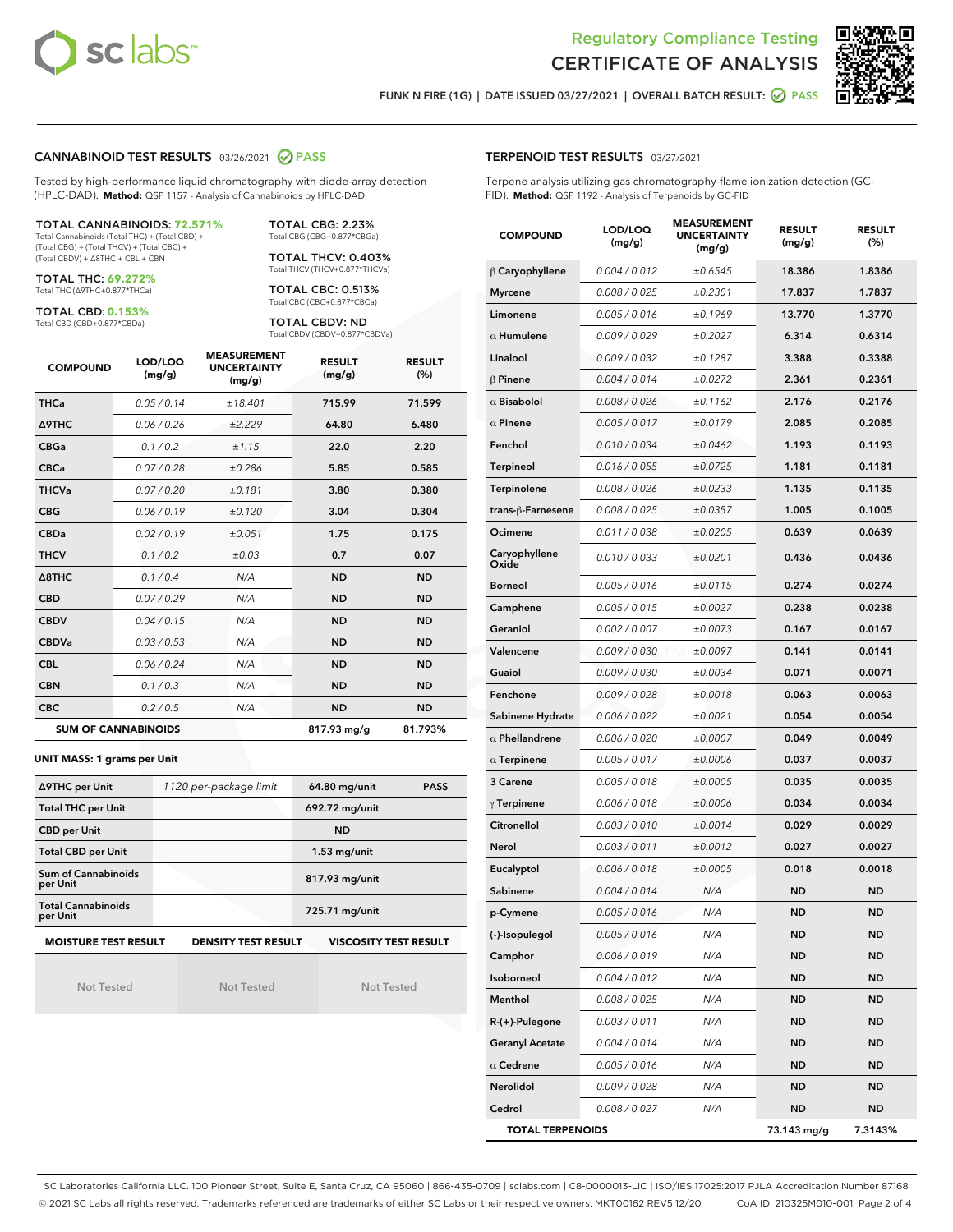



FUNK N FIRE (1G) | DATE ISSUED 03/27/2021 | OVERALL BATCH RESULT:  $\bigcirc$  PASS

## CATEGORY 1 PESTICIDE TEST RESULTS - 03/27/2021 2 PASS

Pesticide and plant growth regulator analysis utilizing high-performance liquid chromatography-mass spectrometry (HPLC-MS) or gas chromatography-mass spectrometry (GC-MS). \*GC-MS utilized where indicated. **Method:** QSP 1212 - Analysis of Pesticides and Mycotoxins by LC-MS or QSP 1213 - Analysis of Pesticides by GC-MS

| <b>COMPOUND</b>             | LOD/LOQ<br>$(\mu g/g)$ | <b>ACTION</b><br><b>LIMIT</b><br>$(\mu q/q)$ | <b>MEASUREMENT</b><br><b>UNCERTAINTY</b><br>$(\mu g/g)$ | <b>RESULT</b><br>$(\mu g/g)$ | <b>RESULT</b> |
|-----------------------------|------------------------|----------------------------------------------|---------------------------------------------------------|------------------------------|---------------|
| Aldicarb                    | 0.03 / 0.08            | $\ge$ LOD                                    | N/A                                                     | <b>ND</b>                    | <b>PASS</b>   |
| Carbofuran                  | 0.02/0.05              | $>$ LOD                                      | N/A                                                     | <b>ND</b>                    | <b>PASS</b>   |
| Chlordane*                  | 0.03 / 0.08            | $\ge$ LOD                                    | N/A                                                     | <b>ND</b>                    | <b>PASS</b>   |
| Chlorfenapyr*               | 0.03/0.10              | $\ge$ LOD                                    | N/A                                                     | <b>ND</b>                    | <b>PASS</b>   |
| Chlorpyrifos                | 0.02 / 0.06            | $\ge$ LOD                                    | N/A                                                     | <b>ND</b>                    | <b>PASS</b>   |
| Coumaphos                   | 0.02 / 0.07            | $>$ LOD                                      | N/A                                                     | <b>ND</b>                    | <b>PASS</b>   |
| <b>Daminozide</b>           | 0.02 / 0.07            | $\ge$ LOD                                    | N/A                                                     | <b>ND</b>                    | <b>PASS</b>   |
| <b>DDVP</b><br>(Dichlorvos) | 0.03/0.09              | $\ge$ LOD                                    | N/A                                                     | <b>ND</b>                    | <b>PASS</b>   |
| <b>Dimethoate</b>           | 0.03 / 0.08            | $\ge$ LOD                                    | N/A                                                     | <b>ND</b>                    | <b>PASS</b>   |
| Ethoprop(hos)               | 0.03/0.10              | $\ge$ LOD                                    | N/A                                                     | <b>ND</b>                    | <b>PASS</b>   |
| Etofenprox                  | 0.02 / 0.06            | $\ge$ LOD                                    | N/A                                                     | <b>ND</b>                    | <b>PASS</b>   |
| Fenoxycarb                  | 0.03 / 0.08            | $\ge$ LOD                                    | N/A                                                     | <b>ND</b>                    | <b>PASS</b>   |
| Fipronil                    | 0.03/0.08              | $>$ LOD                                      | N/A                                                     | <b>ND</b>                    | <b>PASS</b>   |
| Imazalil                    | 0.02 / 0.06            | $\ge$ LOD                                    | N/A                                                     | <b>ND</b>                    | <b>PASS</b>   |
| Methiocarb                  | 0.02 / 0.07            | $\ge$ LOD                                    | N/A                                                     | <b>ND</b>                    | <b>PASS</b>   |
| Methyl<br>parathion         | 0.03/0.10              | $>$ LOD                                      | N/A                                                     | <b>ND</b>                    | <b>PASS</b>   |
| <b>Mevinphos</b>            | 0.03/0.09              | $>$ LOD                                      | N/A                                                     | <b>ND</b>                    | <b>PASS</b>   |
| Paclobutrazol               | 0.02 / 0.05            | $\ge$ LOD                                    | N/A                                                     | <b>ND</b>                    | <b>PASS</b>   |
| Propoxur                    | 0.03/0.09              | $\ge$ LOD                                    | N/A                                                     | <b>ND</b>                    | <b>PASS</b>   |
| Spiroxamine                 | 0.03 / 0.08            | $\ge$ LOD                                    | N/A                                                     | <b>ND</b>                    | <b>PASS</b>   |
| <b>Thiacloprid</b>          | 0.03/0.10              | $\ge$ LOD                                    | N/A                                                     | <b>ND</b>                    | <b>PASS</b>   |

#### CATEGORY 2 PESTICIDE TEST RESULTS - 03/27/2021 @ PASS

| <b>COMPOUND</b>   | LOD/LOQ<br>$(\mu g/g)$ | <b>ACTION</b><br><b>LIMIT</b><br>$(\mu g/g)$ | <b>MEASUREMENT</b><br><b>UNCERTAINTY</b><br>$(\mu g/g)$ | <b>RESULT</b><br>$(\mu g/g)$ | <b>RESULT</b> |
|-------------------|------------------------|----------------------------------------------|---------------------------------------------------------|------------------------------|---------------|
| Abamectin         | 0.03/0.10              | 0.1                                          | N/A                                                     | <b>ND</b>                    | <b>PASS</b>   |
| Acephate          | 0.02/0.07              | 0.1                                          | N/A                                                     | <b>ND</b>                    | <b>PASS</b>   |
| Acequinocyl       | 0.02/0.07              | 0.1                                          | N/A                                                     | <b>ND</b>                    | <b>PASS</b>   |
| Acetamiprid       | 0.02/0.05              | 0.1                                          | N/A                                                     | <b>ND</b>                    | <b>PASS</b>   |
| Azoxystrobin      | 0.02/0.07              | 0.1                                          | N/A                                                     | <b>ND</b>                    | <b>PASS</b>   |
| <b>Bifenazate</b> | 0.01/0.04              | 0.1                                          | N/A                                                     | <b>ND</b>                    | <b>PASS</b>   |
| <b>Bifenthrin</b> | 0.02/0.05              | 3                                            | N/A                                                     | <b>ND</b>                    | <b>PASS</b>   |
| <b>Boscalid</b>   | 0.03/0.09              | 0.1                                          | N/A                                                     | <b>ND</b>                    | <b>PASS</b>   |

## CATEGORY 2 PESTICIDE TEST RESULTS - 03/27/2021 continued

| <b>COMPOUND</b>               | LOD/LOQ<br>(µg/g) | <b>ACTION</b><br>LIMIT<br>$(\mu g/g)$ | <b>MEASUREMENT</b><br><b>UNCERTAINTY</b><br>$(\mu g/g)$ | <b>RESULT</b><br>(µg/g) | <b>RESULT</b> |
|-------------------------------|-------------------|---------------------------------------|---------------------------------------------------------|-------------------------|---------------|
| Captan                        | 0.19/0.57         | 0.7                                   | N/A                                                     | <b>ND</b>               | <b>PASS</b>   |
| Carbaryl                      | 0.02 / 0.06       | 0.5                                   | N/A                                                     | <b>ND</b>               | <b>PASS</b>   |
| Chlorantranilip-<br>role      | 0.04 / 0.12       | 10                                    | N/A                                                     | <b>ND</b>               | <b>PASS</b>   |
| Clofentezine                  | 0.03 / 0.09       | 0.1                                   | N/A                                                     | <b>ND</b>               | <b>PASS</b>   |
| Cyfluthrin                    | 0.12 / 0.38       | $\overline{2}$                        | N/A                                                     | <b>ND</b>               | <b>PASS</b>   |
| Cypermethrin                  | 0.11 / 0.32       | 1                                     | N/A                                                     | <b>ND</b>               | <b>PASS</b>   |
| <b>Diazinon</b>               | 0.02 / 0.05       | 0.1                                   | N/A                                                     | <b>ND</b>               | <b>PASS</b>   |
| Dimethomorph                  | 0.03 / 0.09       | 2                                     | N/A                                                     | <b>ND</b>               | <b>PASS</b>   |
| Etoxazole                     | 0.02 / 0.06       | 0.1                                   | N/A                                                     | <b>ND</b>               | <b>PASS</b>   |
| Fenhexamid                    | 0.03 / 0.09       | 0.1                                   | N/A                                                     | <b>ND</b>               | <b>PASS</b>   |
| Fenpyroximate                 | 0.02 / 0.06       | 0.1                                   | N/A                                                     | <b>ND</b>               | <b>PASS</b>   |
| Flonicamid                    | 0.03 / 0.10       | 0.1                                   | N/A                                                     | <b>ND</b>               | <b>PASS</b>   |
| Fludioxonil                   | 0.03 / 0.10       | 0.1                                   | N/A                                                     | <b>ND</b>               | <b>PASS</b>   |
| Hexythiazox                   | 0.02 / 0.07       | 0.1                                   | N/A                                                     | <b>ND</b>               | <b>PASS</b>   |
| Imidacloprid                  | 0.04 / 0.11       | 5                                     | N/A                                                     | <b>ND</b>               | <b>PASS</b>   |
| Kresoxim-methyl               | 0.02 / 0.07       | 0.1                                   | N/A                                                     | <b>ND</b>               | <b>PASS</b>   |
| Malathion                     | 0.03 / 0.09       | 0.5                                   | N/A                                                     | <b>ND</b>               | <b>PASS</b>   |
| Metalaxyl                     | 0.02 / 0.07       | 2                                     | N/A                                                     | <b>ND</b>               | <b>PASS</b>   |
| Methomyl                      | 0.03 / 0.10       | 1                                     | N/A                                                     | <b>ND</b>               | <b>PASS</b>   |
| Myclobutanil                  | 0.03 / 0.09       | 0.1                                   | N/A                                                     | <b>ND</b>               | <b>PASS</b>   |
| Naled                         | 0.02 / 0.07       | 0.1                                   | N/A                                                     | <b>ND</b>               | <b>PASS</b>   |
| Oxamyl                        | 0.04 / 0.11       | 0.5                                   | N/A                                                     | <b>ND</b>               | <b>PASS</b>   |
| Pentachloronitro-<br>benzene* | 0.03 / 0.09       | 0.1                                   | N/A                                                     | <b>ND</b>               | <b>PASS</b>   |
| Permethrin                    | 0.04 / 0.12       | 0.5                                   | N/A                                                     | <b>ND</b>               | <b>PASS</b>   |
| Phosmet                       | 0.03/0.10         | 0.1                                   | N/A                                                     | <b>ND</b>               | <b>PASS</b>   |
| Piperonylbu-<br>toxide        | 0.02 / 0.07       | 3                                     | N/A                                                     | <b>ND</b>               | <b>PASS</b>   |
| Prallethrin                   | 0.03 / 0.08       | 0.1                                   | N/A                                                     | <b>ND</b>               | <b>PASS</b>   |
| Propiconazole                 | 0.02 / 0.07       | 0.1                                   | N/A                                                     | <b>ND</b>               | <b>PASS</b>   |
| Pyrethrins                    | 0.04 / 0.12       | 0.5                                   | N/A                                                     | ND                      | PASS          |
| Pyridaben                     | 0.02 / 0.07       | 0.1                                   | N/A                                                     | <b>ND</b>               | <b>PASS</b>   |
| Spinetoram                    | 0.02 / 0.07       | 0.1                                   | N/A                                                     | <b>ND</b>               | <b>PASS</b>   |
| Spinosad                      | 0.02 / 0.07       | 0.1                                   | N/A                                                     | <b>ND</b>               | <b>PASS</b>   |
| Spiromesifen                  | 0.02 / 0.05       | 0.1                                   | N/A                                                     | <b>ND</b>               | <b>PASS</b>   |
| Spirotetramat                 | 0.02 / 0.06       | 0.1                                   | N/A                                                     | <b>ND</b>               | <b>PASS</b>   |
| Tebuconazole                  | 0.02 / 0.07       | 0.1                                   | N/A                                                     | <b>ND</b>               | <b>PASS</b>   |
| Thiamethoxam                  | 0.03 / 0.10       | 5                                     | N/A                                                     | <b>ND</b>               | <b>PASS</b>   |
| Trifloxystrobin               | 0.03 / 0.08       | 0.1                                   | N/A                                                     | <b>ND</b>               | <b>PASS</b>   |